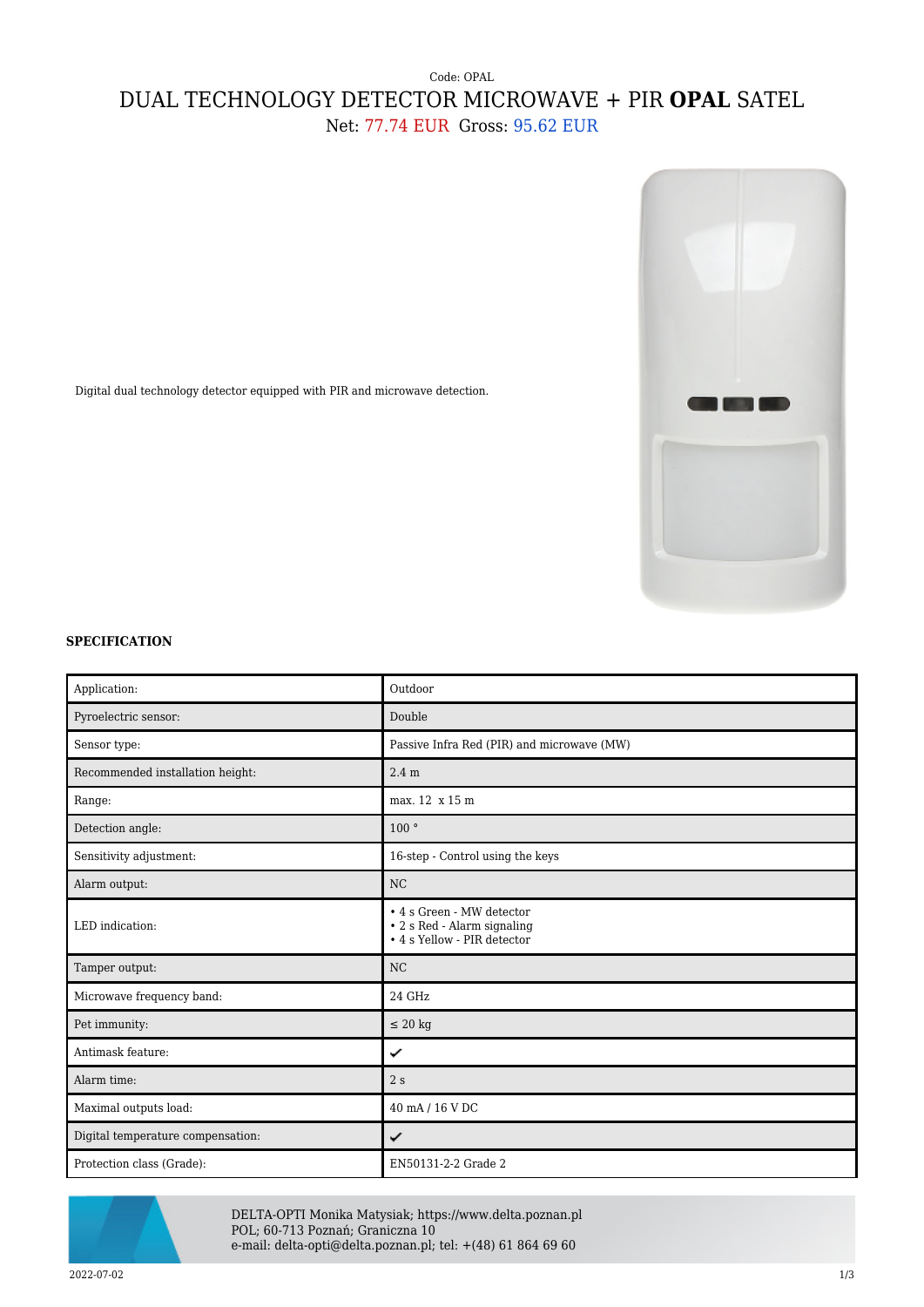| Environmental class EN 50130-5: | IIIa                                                                                                                                                                                                                                                                                                                                                                 |
|---------------------------------|----------------------------------------------------------------------------------------------------------------------------------------------------------------------------------------------------------------------------------------------------------------------------------------------------------------------------------------------------------------------|
| Power supply:                   | 12 V DC / 20 mA                                                                                                                                                                                                                                                                                                                                                      |
| Operation temp:                 | $-40 °C  55 °C$                                                                                                                                                                                                                                                                                                                                                      |
| Target speed range:             | $0.3$ $3 \text{ m/s}$                                                                                                                                                                                                                                                                                                                                                |
| Main features:                  | • "Index of Protection" - IP54<br>• EN 50130-4, EN50130-5, EN 50131-1, EN 50131-2-2<br>· digital detection algorithm with temperature compensation for high immunity to<br>false alarms and repeatability of parameters<br>• Immunity to environmental changes<br>• Creep zone control<br>• Tamper detection - opening the enclosure, removing from mounting surface |
| Color:                          | White                                                                                                                                                                                                                                                                                                                                                                |
| Weight:                         | $0.176$ kg                                                                                                                                                                                                                                                                                                                                                           |
| Dimensions:                     | 138 x 65 x 58 mm                                                                                                                                                                                                                                                                                                                                                     |
| Manufacturer / Brand:           | <b>SATEL</b>                                                                                                                                                                                                                                                                                                                                                         |
| Guarantee:                      | 2 years                                                                                                                                                                                                                                                                                                                                                              |

## **PRESENTATION**

Internal view:



Description of particular elements of the device:



DELTA-OPTI Monika Matysiak; https://www.delta.poznan.pl POL; 60-713 Poznań; Graniczna 10 e-mail: delta-opti@delta.poznan.pl; tel: +(48) 61 864 69 60

2022-07-02 2/3